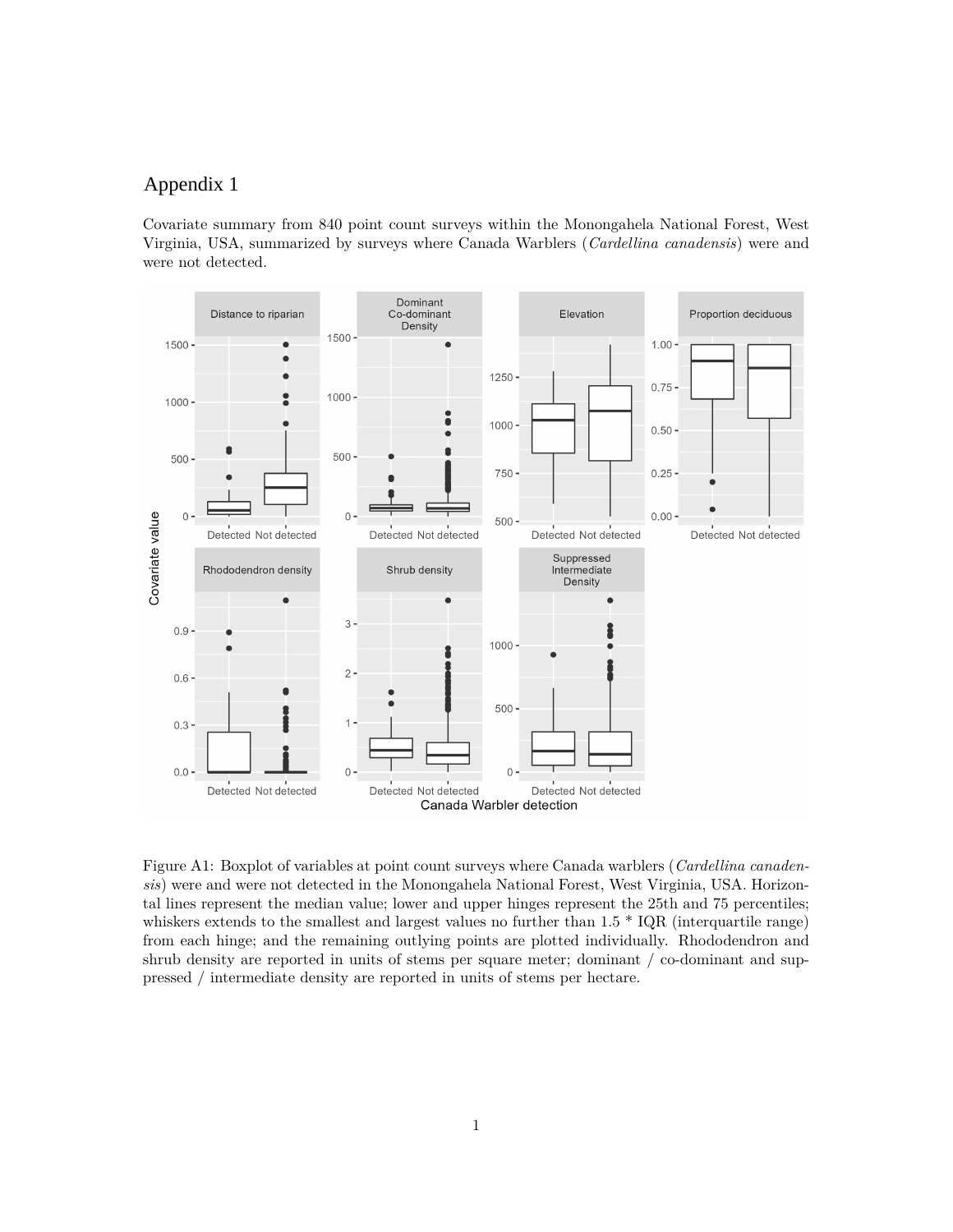Table A1: Correlation between predictor variables used to model Canada warbler (*Cardellina canadensis*) detection / non-detectiondata in the Monongahela National Forest, West Virginia, USA. Complete variable descriptions are presented in the main text.

|               | A       | B       | C       | D       | Ε       | $\mathbf{F}$ | G       | Η       |         | J       | Κ       | L       | М       | N       |
|---------------|---------|---------|---------|---------|---------|--------------|---------|---------|---------|---------|---------|---------|---------|---------|
| A             | 1.00    | $-0.01$ | 0.02    | 0.09    | $-0.02$ | 0.17         | 0.17    | $-0.02$ | 0.04    | 0.03    | $-0.03$ | 0.07    | $-0.01$ | 0.05    |
| Β             | $-0.01$ | 1.00    | 0.36    | 0.15    | $-0.05$ | $-0.21$      | $-0.05$ | 0.00    | $-0.19$ | $-0.43$ | 0.35    | 0.21    | 0.15    | $-0.31$ |
| $\mathcal{C}$ | 0.02    | 0.36    | 1.00    | 0.07    | $-0.08$ | 0.00         | 0.03    | $-0.03$ | $-0.01$ | $-0.09$ | 0.12    | 0.10    | 0.00    | $-0.03$ |
| D             | 0.09    | 0.15    | 0.07    | 1.00    | 0.13    | 0.37         | 0.02    | $-0.05$ | 0.08    | $-0.16$ | 0.18    | 0.04    | $-0.07$ | $-0.10$ |
| Ε             | $-0.02$ | $-0.05$ | $-0.08$ | 0.13    | 1.00    | $-0.03$      | $-0.06$ | 0.02    | $-0.07$ | $-0.02$ | $-0.07$ | $-0.04$ | 0.07    | 0.03    |
| F             | 0.17    | $-0.21$ | 0.00    | 0.37    | $-0.03$ | 1.00         | $-0.07$ | $-0.07$ | 0.28    | $-0.11$ | $-0.09$ | $-0.05$ | $-0.12$ | 0.10    |
| G             | 0.17    | $-0.05$ | 0.03    | 0.02    | $-0.06$ | $-0.07$      | 1.00    | $-0.07$ | $-0.04$ | 0.27    | $-0.09$ | 0.27    | 0.04    | 0.18    |
| Η             | $-0.02$ | 0.00    | $-0.03$ | $-0.05$ | 0.02    | $-0.07$      | $-0.07$ | 1.00    | $-0.17$ | 0.07    | 0.21    | $-0.10$ | 0.03    | $-0.07$ |
| Ι             | 0.04    | $-0.19$ | $-0.01$ | 0.08    | $-0.07$ | 0.28         | $-0.04$ | $-0.17$ | 1.00    | $-0.48$ | $-0.28$ | $-0.09$ | $-0.05$ | 0.23    |
| J             | 0.03    | $-0.43$ | $-0.09$ | $-0.16$ | $-0.02$ | $-0.11$      | 0.27    | 0.07    | $-0.48$ | 1.00    | $-0.18$ | $-0.05$ | $-0.05$ | 0.14    |
| Κ             | $-0.03$ | 0.35    | 0.12    | 0.18    | $-0.07$ | $-0.09$      | $-0.09$ | 0.21    | $-0.28$ | $-0.18$ | 1.00    | 0.26    | 0.11    | $-0.37$ |
| L             | 0.07    | 0.21    | 0.10    | 0.04    | $-0.04$ | $-0.05$      | 0.27    | $-0.10$ | $-0.09$ | $-0.05$ | 0.26    | 1.00    | 0.14    | $-0.14$ |
| М             | $-0.01$ | 0.15    | 0.00    | $-0.07$ | 0.07    | $-0.12$      | 0.04    | 0.03    | $-0.05$ | $-0.05$ | 0.11    | 0.14    | 1.00    | $-0.08$ |
| N             | 0.05    | $-0.31$ | $-0.03$ | $-0.10$ | 0.03    | 0.10         | 0.18    | $-0.07$ | 0.23    | 0.14    | $-0.37$ | $-0.14$ | $-0.08$ | 1.00    |

A: 2017

B: Elevation

C: Distance to riparian

D: Shrub density

E: Rhododendron density

F: Young harvest

G: Old harvest

H: Old-age forest

I: Mixed mesophytic forest

J: Oak / <sup>p</sup>ine forest

K: Red spruce forest

L: Co-dominant tree density

M: Intermediate / suppressed tree density

N: Proportion deciduous